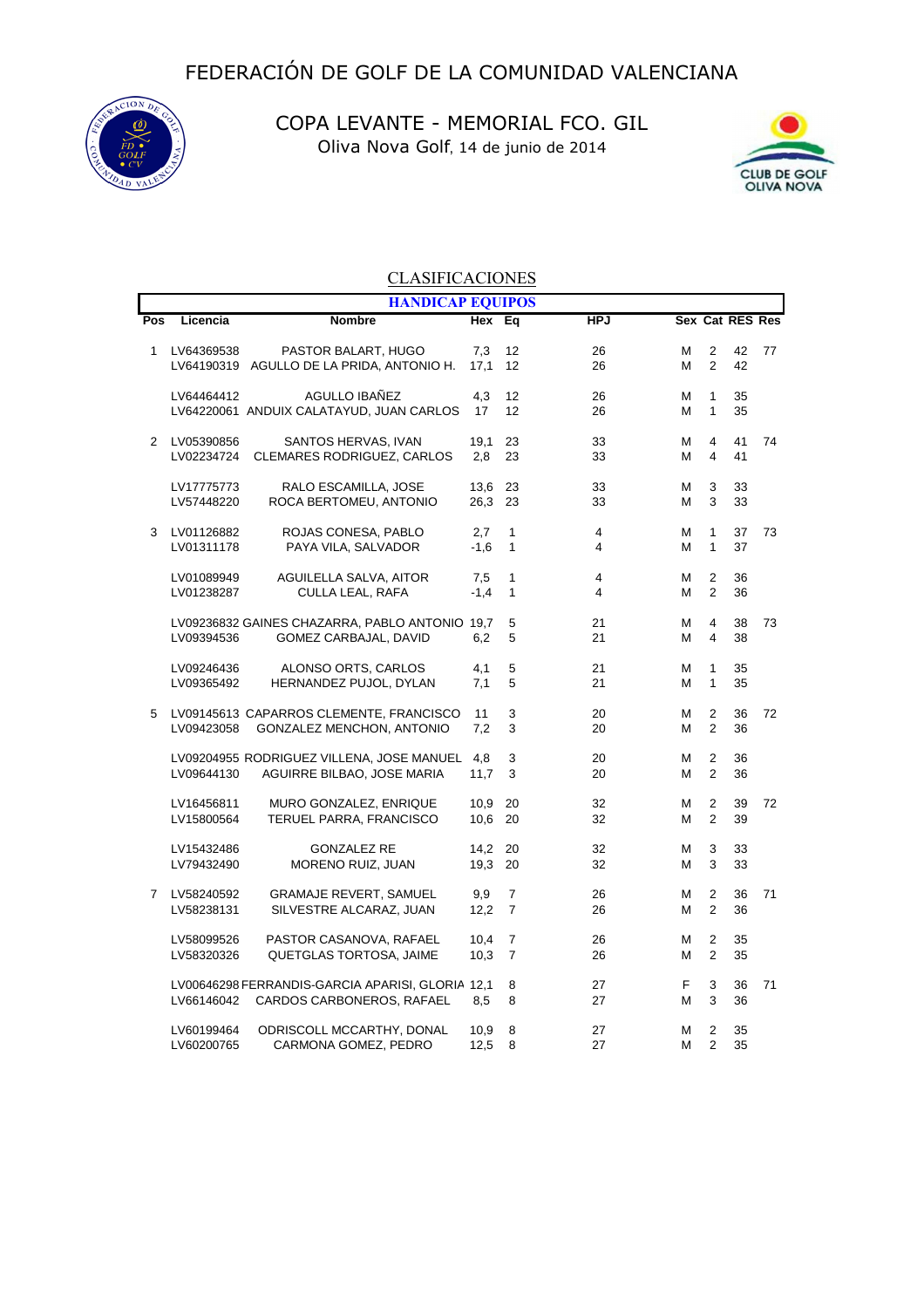

COPA LEVANTE - MEMORIAL FCO. GIL Oliva Nova Golf, 14 de junio de 2014



## **CLASIFICACIONES**

|     | <b>HANDICAP EQUIPOS</b> |                                                    |         |                |            |    |                |                 |    |  |  |
|-----|-------------------------|----------------------------------------------------|---------|----------------|------------|----|----------------|-----------------|----|--|--|
| Pos | Licencia                | <b>Nombre</b>                                      | Hex     | Eq             | <b>HPJ</b> |    |                | Sex Cat RES Res |    |  |  |
| 9   | LV26423073              | LOPEZ SEGARRA, ANTONIO                             | 13,7    | 19             | 32         | м  | 3              | 36              | 70 |  |  |
|     |                         | LV65457158 HERNANDEZ HERNANDEZ, ADRIAN             | 12,9    | 19             | 32         | М  | 3              | 36              |    |  |  |
|     | LV26817122              | PIıOL MARTINEZ, JOSE RAMON                         | 9,4     | 19             | 32         | М  | 2              | 34              |    |  |  |
|     | LV26382662              | BAS LOPEZ, FCO. ANTONIO                            | 17,4    | 19             | 32         | М  | $\overline{2}$ | 34              |    |  |  |
|     | 10 LV32762298           | MULLET, DAVID                                      | 7,6     | 4              | 22         | М  | $\overline{2}$ | 36              | 69 |  |  |
|     | LV32452284              | DYBUAD PEDERSEN, CARSTEN                           | 5       | $\overline{4}$ | 22         | м  | $\overline{2}$ | 36              |    |  |  |
|     | LV73064147              | LAUGESEN, JACOB                                    | 14,7    | 4              | 22         | М  | 3              | 33              |    |  |  |
|     | LV73369964              | DOSS, JOAKIM                                       | 9,7     | 4              | 22         | м  | 3              | 33              |    |  |  |
|     | LV60464502              | CONESA MEDINA, HECTOR                              | 12,3    | 13             | 29         | Μ  | 3              | 35              | 69 |  |  |
|     | LV60411353              | CAMARA ARNAIZ, JOSE ABEL                           | 8,3     | 13             | 29         | м  | 3              | 35              |    |  |  |
|     |                         | LV60129707 GARCIA TOLEDO, SEGUNDO MARCIAL 12,2     |         | 13             | 29         | Μ  | 3              | 34              |    |  |  |
|     | LV57434346              | <b>GARCIA MIRA, MARIA NIEVES</b>                   | 15,5    | 13             | 29         | F  | 3              | 34              |    |  |  |
|     |                         | LV15423809 PASTOR CANTO, AGUSTIN ALFONSO 13,9      |         | 16             | 35         | Μ  | 3              | 39              | 69 |  |  |
|     | LV15634828              | MARTINEZ ORIVE, JAVIER                             | 13,8    | 16             | 35         | м  | 3              | 39              |    |  |  |
|     | LV15263644              | DEVESA SIK, ERIK                                   | 16,3    | 16             | 35         | М  | 3              | 30              |    |  |  |
|     | LV15438611              | LLINARES RAMIS, PEDRO                              | 12,8    | 16             | 35         | м  | 3              | 30              |    |  |  |
|     | 13 LV81283916           | DE SAZ MARTINEZ, MARIANO                           | 10      | 6              | 25         | М  | 2              | 38              | 68 |  |  |
|     | LV05318372              | BELLVER SOLAZ, ENRIQUE JOSE                        | 13,4    | 6              | 25         | м  | $\overline{2}$ | 38              |    |  |  |
|     | LV05324162              | ROMERO FERNANDEZ, ANTONIO                          | 12,2    | 6              | 25         | М  | 3              | 30              |    |  |  |
|     | LV00324068              | <b>GARCIA AGUILAR, VICENTE</b>                     | 6,3     | 6              | 25         | м  | 3              | 30              |    |  |  |
|     | 14 LV06387706           | ESTRADA GALVAN, ELISEO                             | 8,1     | 11             | 27         | М  | 2              | 42              | 67 |  |  |
|     |                         | LV00370207 DE LA PEÃ'A CIFUENTES, GONZALO          | 11,3    | 11             | 27         | м  | 2              | 42              |    |  |  |
|     | LV81227359              | AZNAR GONZALEZ, RAUL                               | 14,1    | 11             | 27         | М  | 3              | 25              |    |  |  |
|     |                         | LV06027753 AZPITARTE LOPEZ JAMAR, RAFAEL           | 11,4    | 11             | 27         | м  | 3              | 25              |    |  |  |
|     | LV79464032              | ROBERT, THOMAS                                     | 17,5    | 22             | 34         | м  | 3              | 34              | 67 |  |  |
|     |                         | LV79321545 PERIS ESCRIBANO, VICENTE MANUEL 15,1    |         | 22             | 34         | м  | 3              | 34              |    |  |  |
|     | LV79385453              | RUIZ ALONSO, LUCIANO                               | 11,9    | 22             | 34         | м  | 3              | 33              |    |  |  |
|     | LV60132557              | CERDAN GARCIA, MANUEL                              | 14      | 22             | 34         | м  | 3              | 33              |    |  |  |
|     |                         | 16 LV30441054) UQUE MANRIQUE, FRANCISCO JAVIE 15,9 |         | 25             | 41         | М  | 3              | 37              | 66 |  |  |
|     |                         | LV30422857 SEGURA MARTINEZ, FRANCISCO 18,1         |         | 25             | 41         | M  | 3              | 37              |    |  |  |
|     |                         | LV30429523 SAMPER LOPEZ, JOSE FRANCISCO 13,6       |         | 25             | 41         | м  | 3              | 29              |    |  |  |
|     |                         | LV30452187 CONTRERAS FERNANDEZ, MARIA JOSI 24,5    |         | 25             | 41         | F. | 3              | 29              |    |  |  |
|     | 17 LV79782315           | TORRES CHOLBI, JOAQUIN                             | 4,4     | 10             | 31         | м  | 1              | 39              | 65 |  |  |
|     | LV79496436              | AUSTNES, VIDAR                                     | 13,4    | 10             | 31         | м  | 1              | 39              |    |  |  |
|     | LV79798291              | DIAZ CARRILLO, JUAN FRANCISCO                      | 17,8    | 10             | 31         | м  | 3              | 26              |    |  |  |
|     | LV79439808              | VAGO PERISUTTI, RAUL OSVALDO                       | 17,3 10 |                | 31         | м  | 3              | 26              |    |  |  |